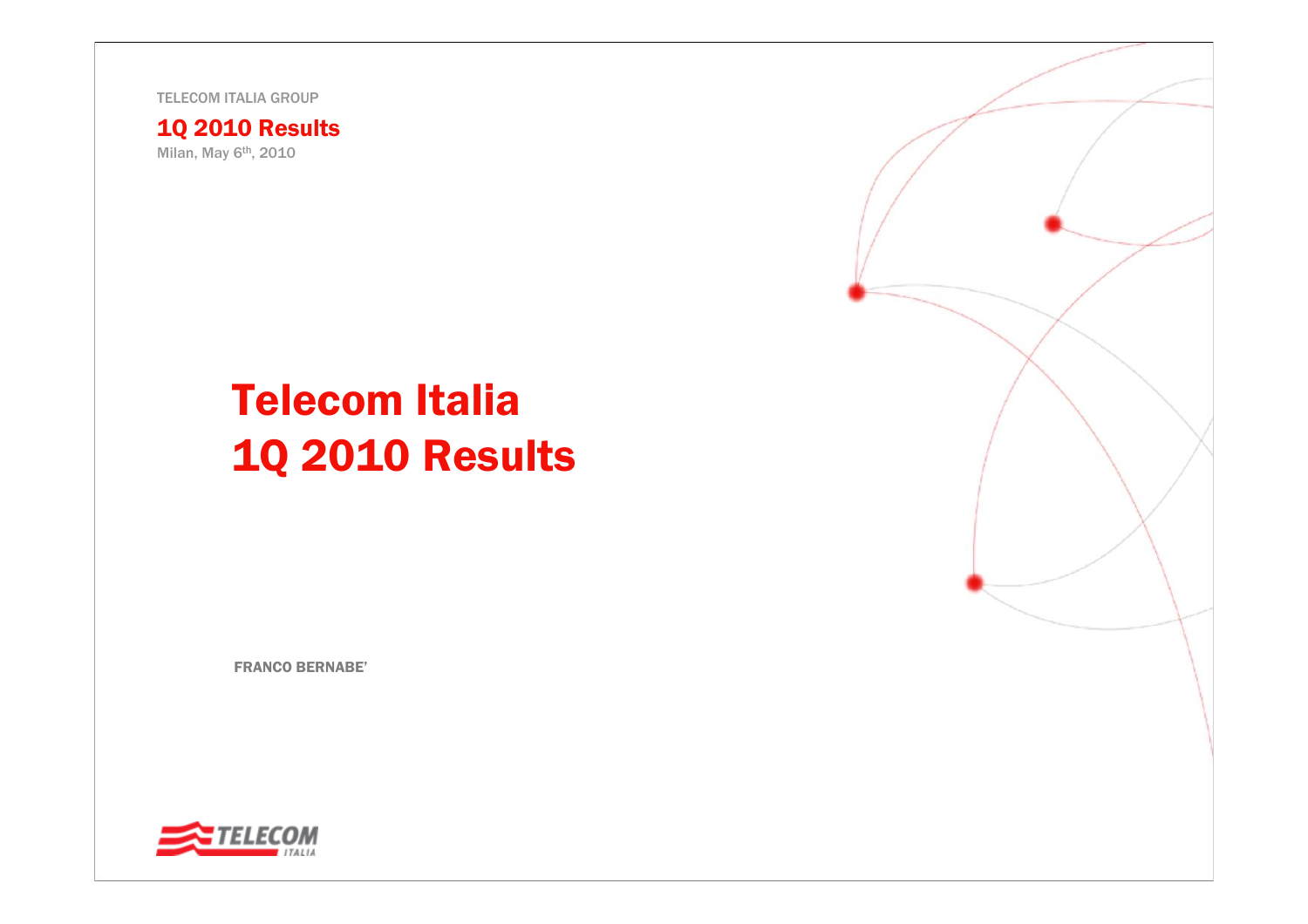### TELECOM ITALIA GROUP1Q 2010 Results Safe Harbour

These presentations contain statements that constitute forward-looking statements within the meaning of the Private Securities Litigation Reform Act of 1995. These statements appear in a number of places in this presentation and include statements regarding the intent, belief or current expectations of the customer base, estimates regarding future growth in the different business lines and the global business, market share, financial results and other aspects of the activities and situation relating to the Company and the Group.

Such forward looking statements are not guarantees of future performance and involve risks and uncertainties, and actual results may differ materially from those projected or implied in the forward looking statements as a result of various factors.

Forward-looking information is based on certain key assumptions which we believe to be reasonable as of the date hereof, but forward looking information by its nature involves risks and uncertainties, which are outside our control, and could significantly affect expected results.

Analysts are cautioned not to place undue reliance on those forward looking statements, which speak only as of the date of this presentation. Telecom Italia S.p.A. undertakes no obligation to release publicly the results of any revisions to these forward looking statements which may be made to reflect events and circumstances after the date of this presentation, including, without limitation, changes in Telecom Italia S.p.A. business or acquisition strategy or planned capital expenditures or to reflect the occurrence of unanticipated events. Analysts and investors are encouraged to consult the Company's Annual Report on Form 20-F as well as periodic filings made on Form 6-K, which are on file with the United States Securities and Exchange Commission.

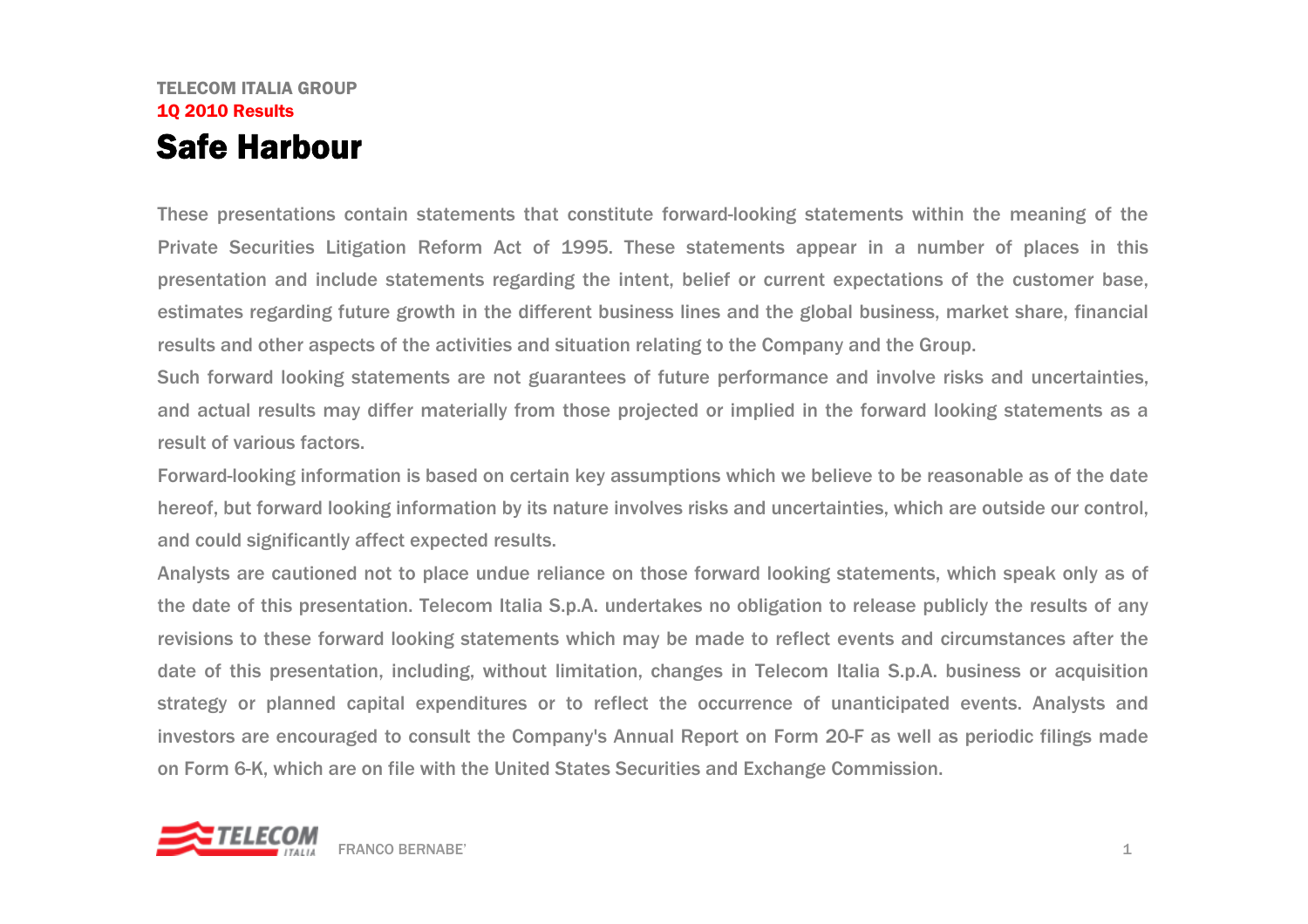# ▶ TI Group Main Achievements

- ▶ Operating Performance Domestic Business
	- ▶ TIM Brasil
- ▶ Financial Performance
- $\blacktriangleright$  Appendix

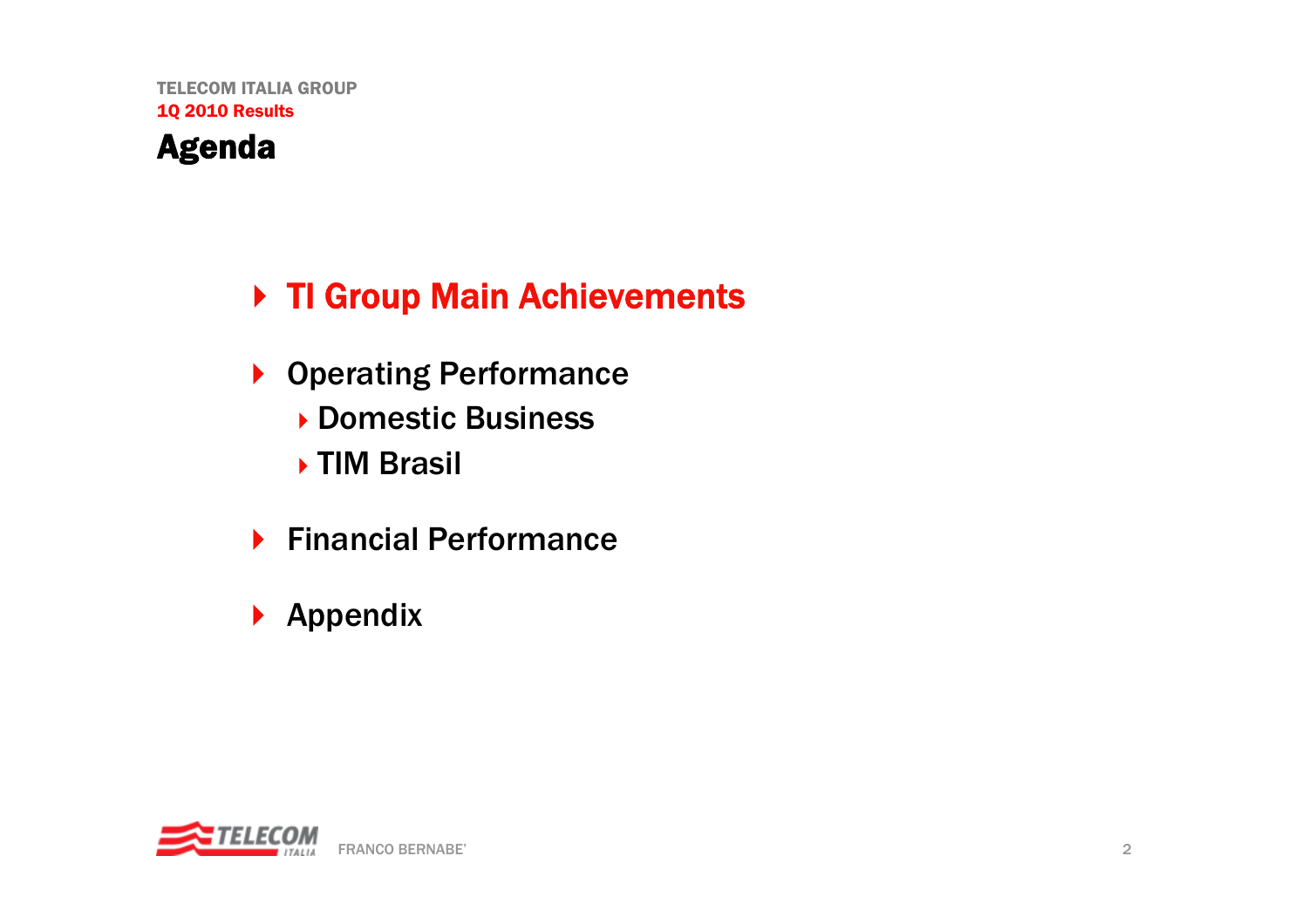# TI Group 1Q10 Key Financial Achievements



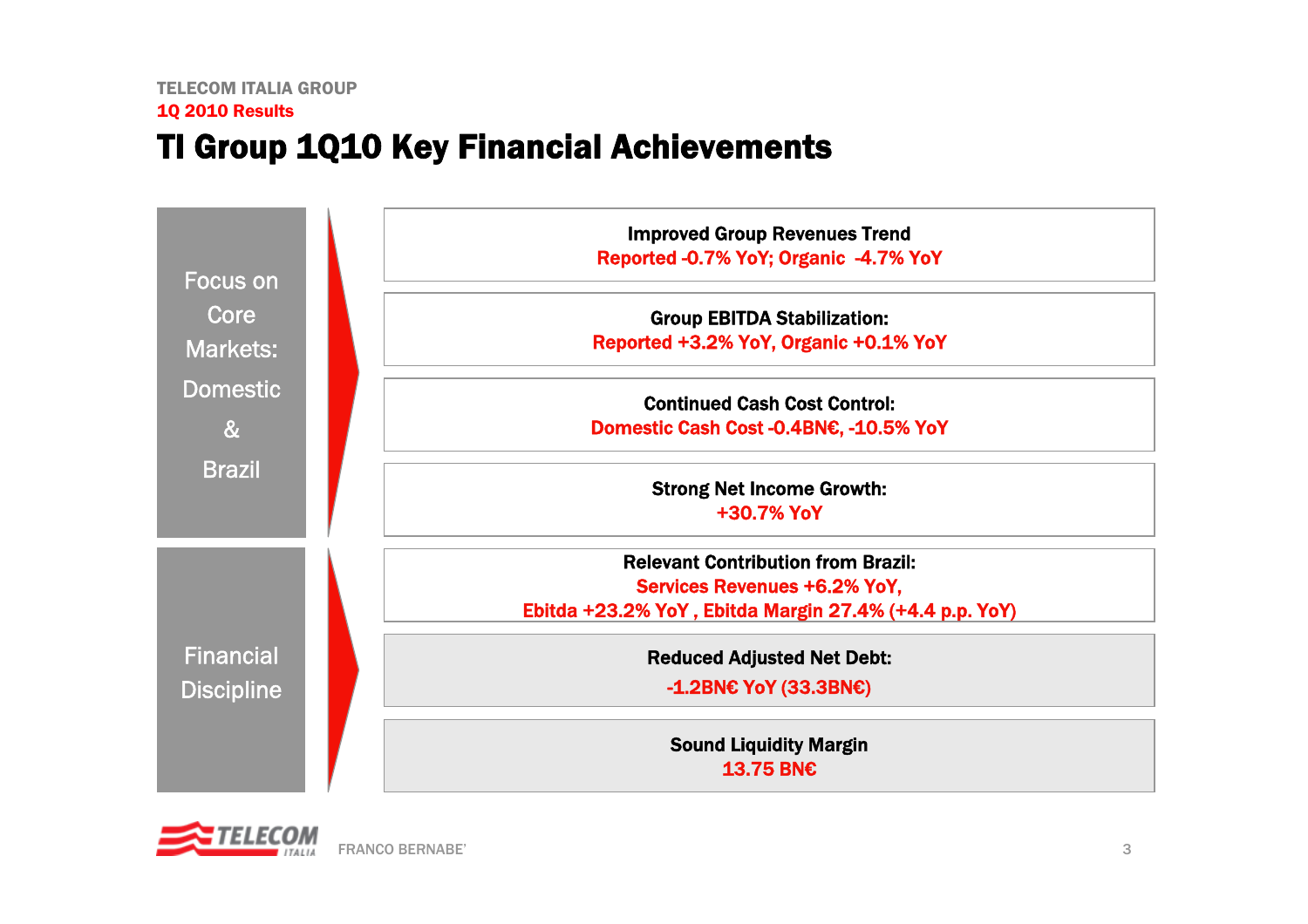# Improved TI Group Profitability: Reported & Organic Results

*Euro mln, %*





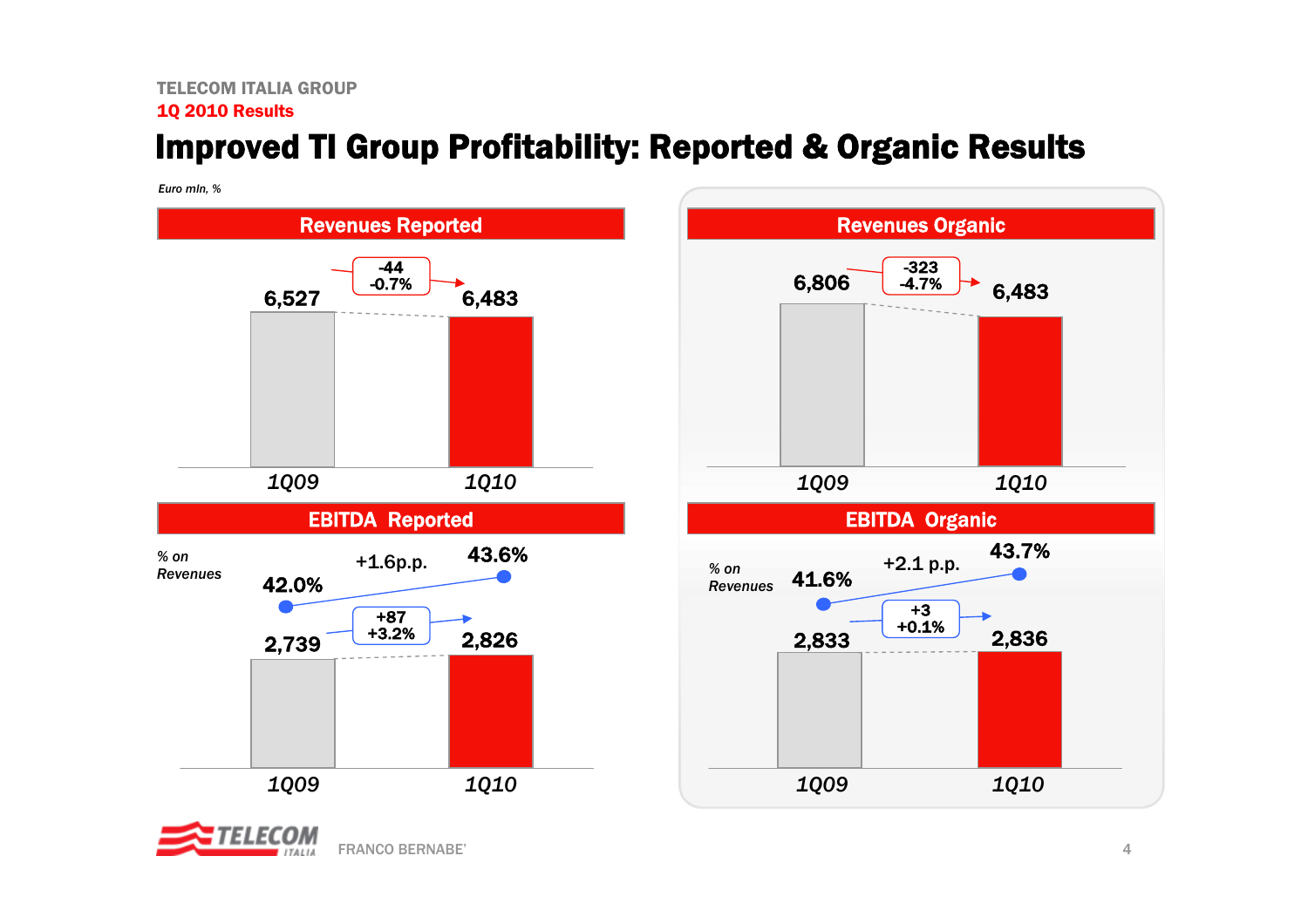# Group Cash Cost Control to improve Cash Generation

*Euro mln, Organic data, %*







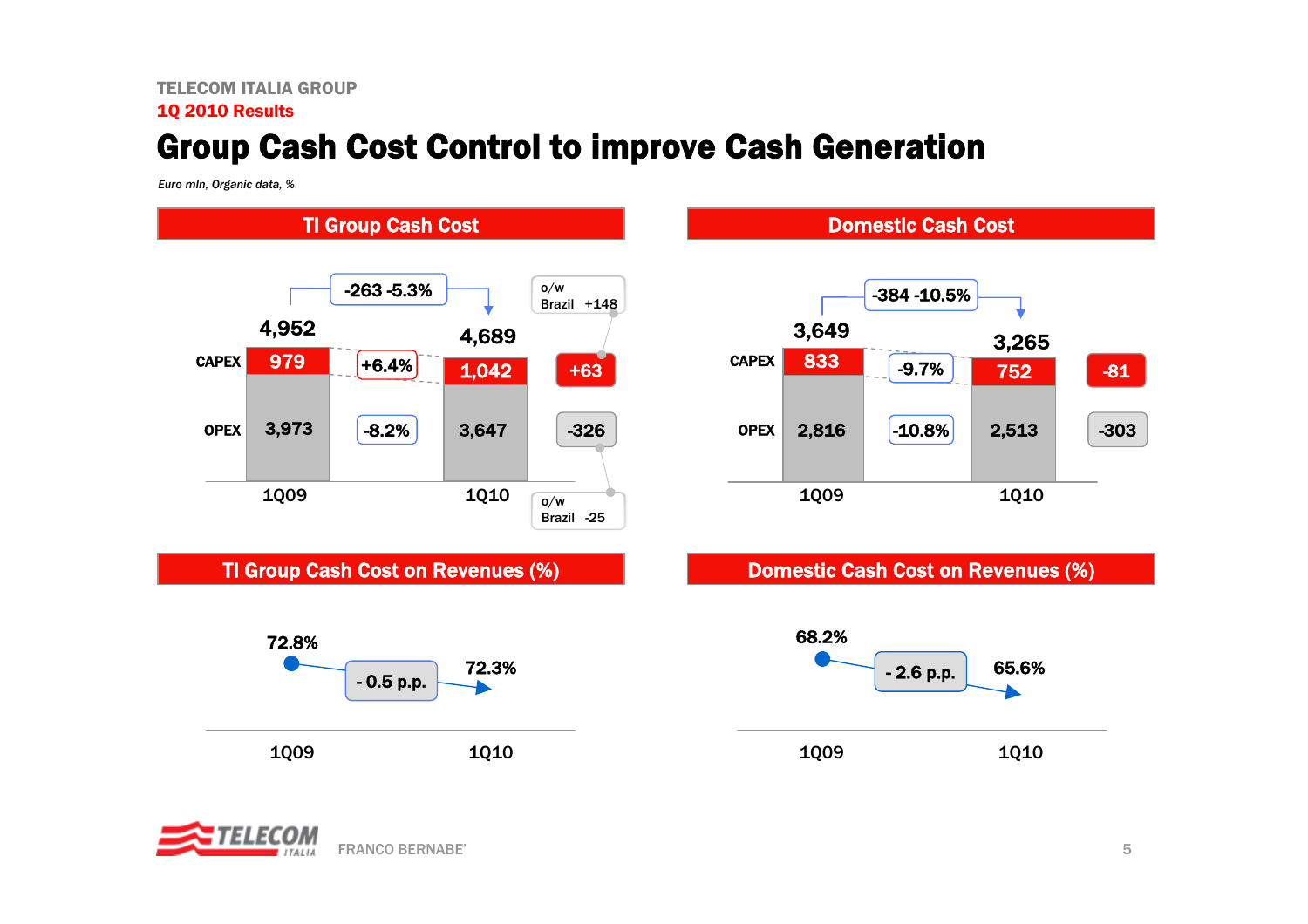- ▶ TI Group Main Achievements
- ▶ Operating Performance Domestic Business ▶ TIM Brasil
- ▶ Financial Performance
- $\blacktriangleright$  Appendix

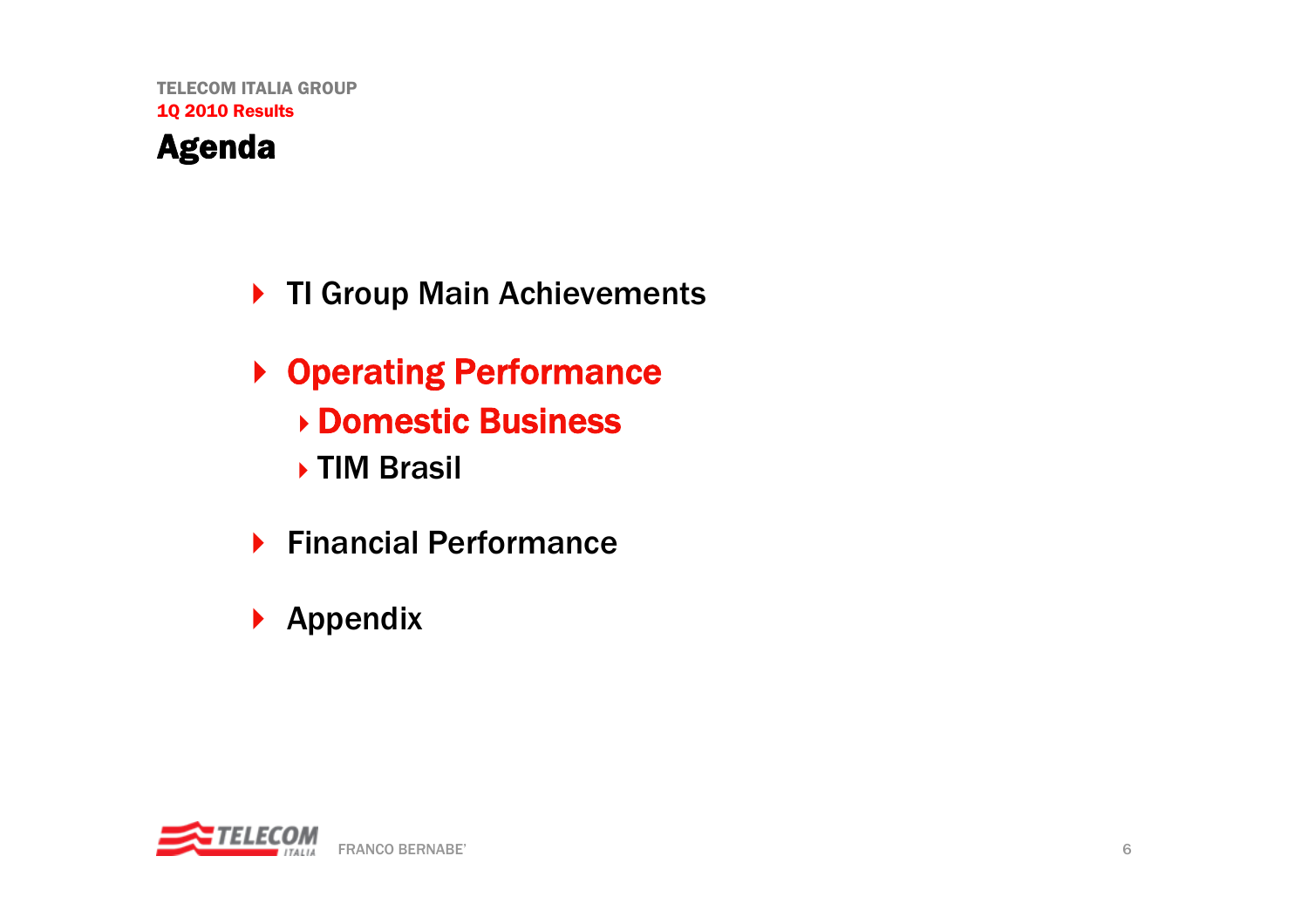# Domestic – Signs of Mobile Recovery

*Euro mln, Organic data, %*



### Key Highlights

#### $\blacktriangleright$  Fixed business:

- ▶ Broadband: strong pick-up of "Tutto Compreso" offering
- ▶ Good value for money perceived resulting into significant line losses reduction
- $\triangleright$  ICT slowdown driven by strong reduction in equipment sales and macroeconomic pressure on top customers

### Mobile business:

- ▶ Calling customer base recovery
- **▶ Improved services revenues trend**
- ▶ Back to positive VAS revenues growth with strong contribution coming from mobile Broadband

### Self-financing domestic turn-around while defending profitability

- ▶ Strong reduction of interconnection (push on communities) and handset costs
- G&A and personnel cost: continuous progress towards a lean organization
- $\blacktriangleright$  "Investment" in acquisition and advertising cost to support top line

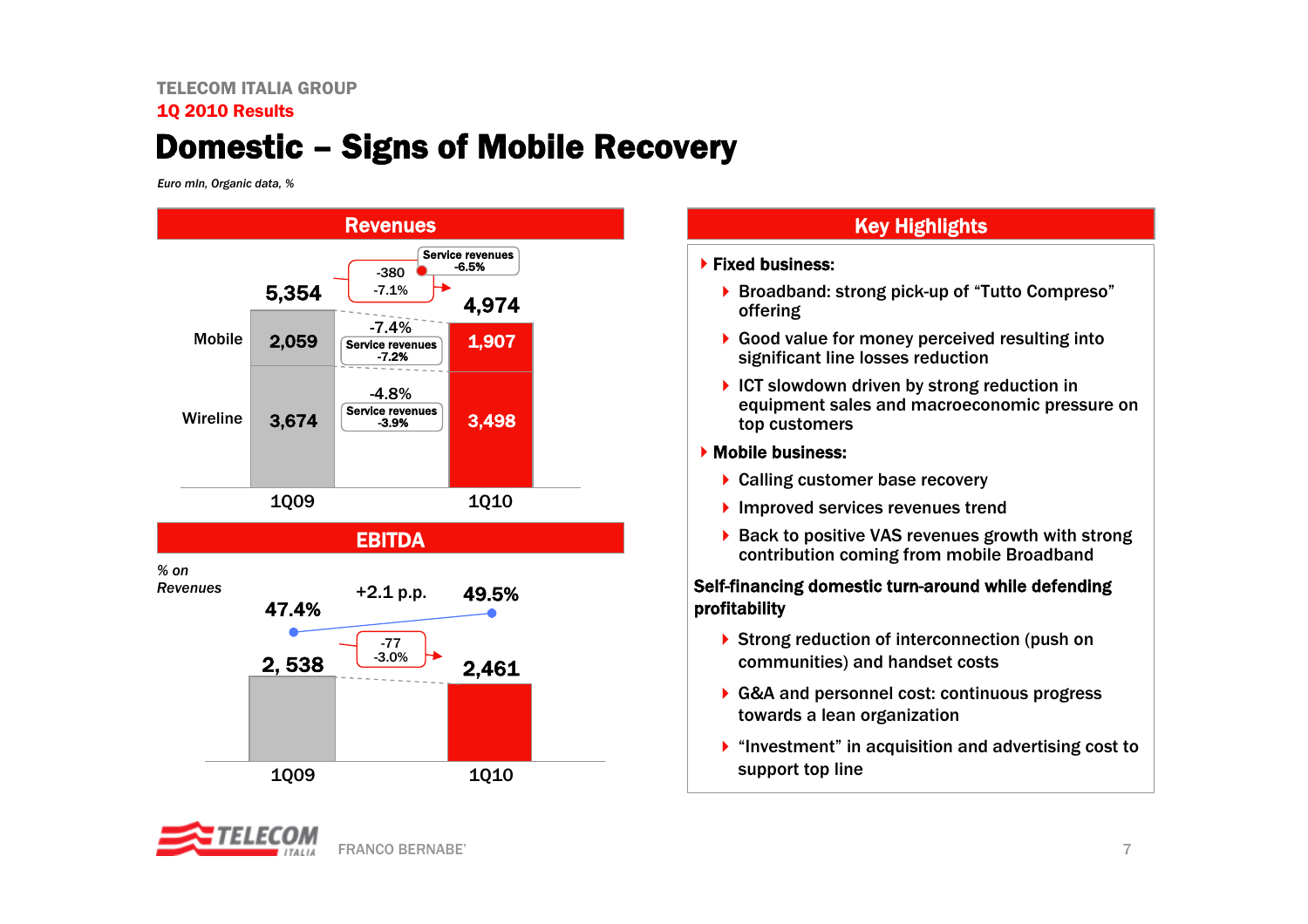### Domestic Main Achievements 2010 – Progress on Cash Cost Rationalization

*Euro mln, Organic data, %*



(\*) TLC Italy perimeter

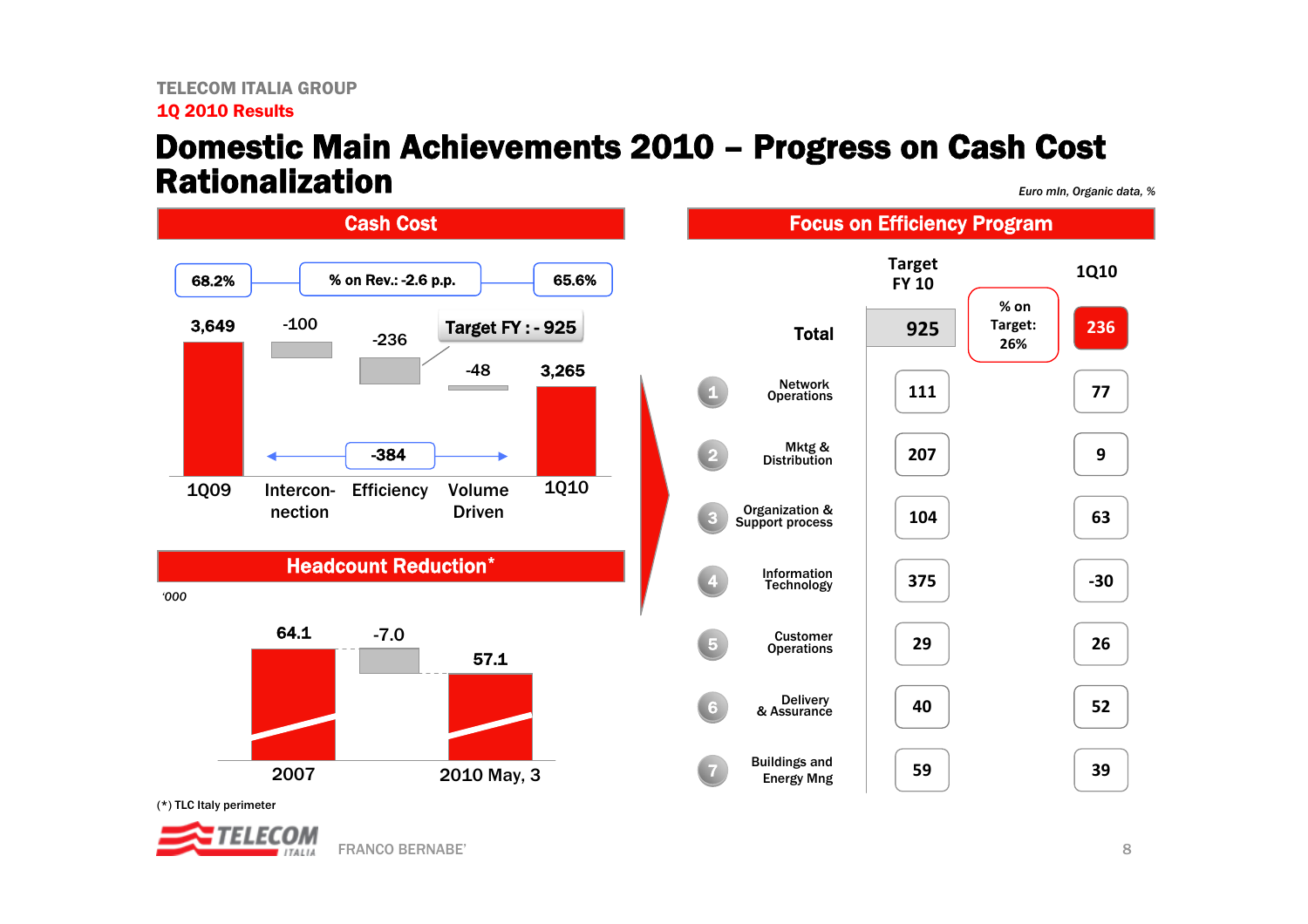# ▶ TI Group Main Achievements

- ▶ Operating Performance Domestic Business TIM Brasil
- ▶ Financial Performance
- $\blacktriangleright$  Appendix

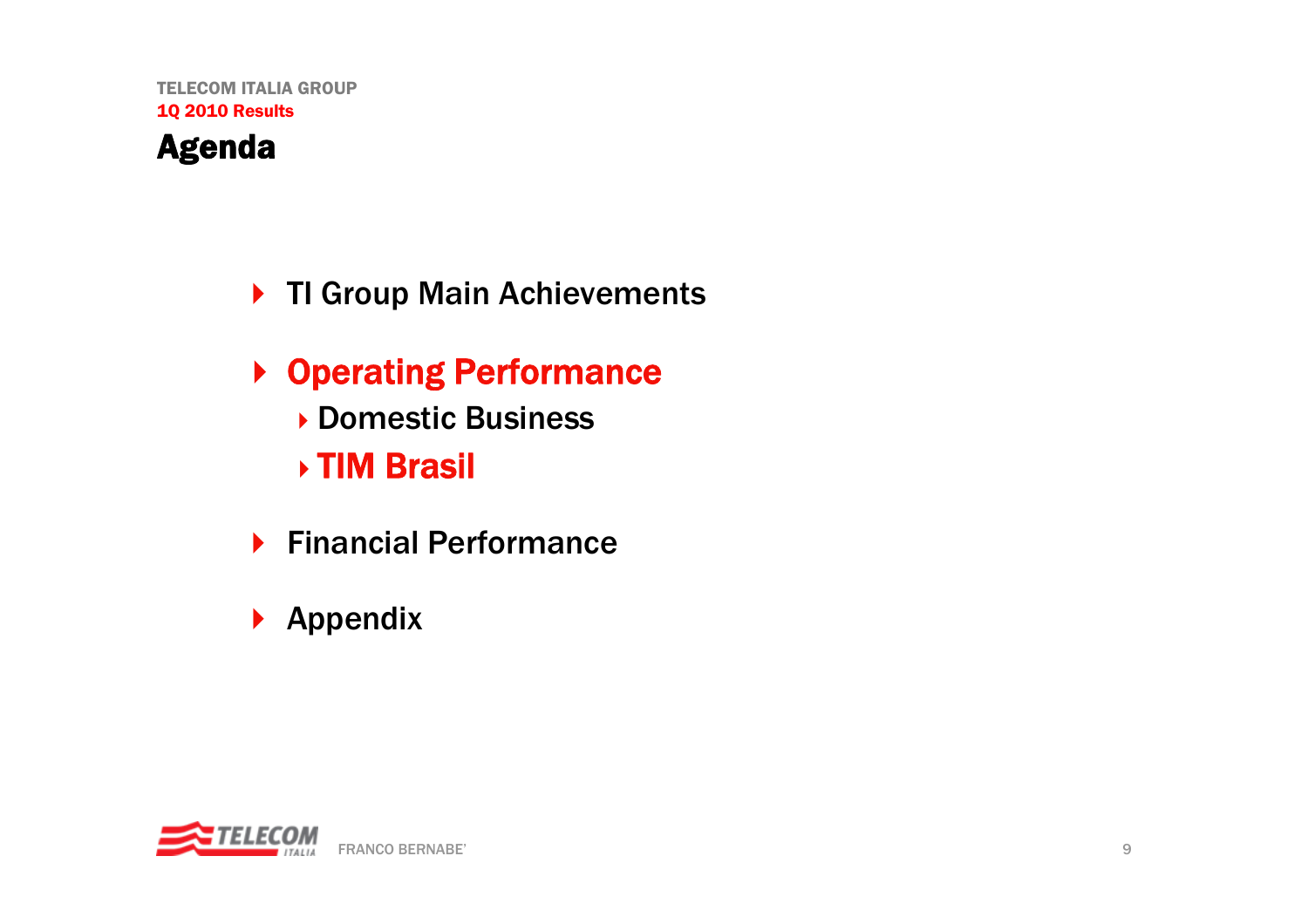# TIM Brasil: Solid Commercial KPI's



### Lower MTR Exposure



### TELECOM FRANCO BERNABE'

# Minutes/line/month MOU



### SAC and SAC/ARPU

R\$/Gross Adds

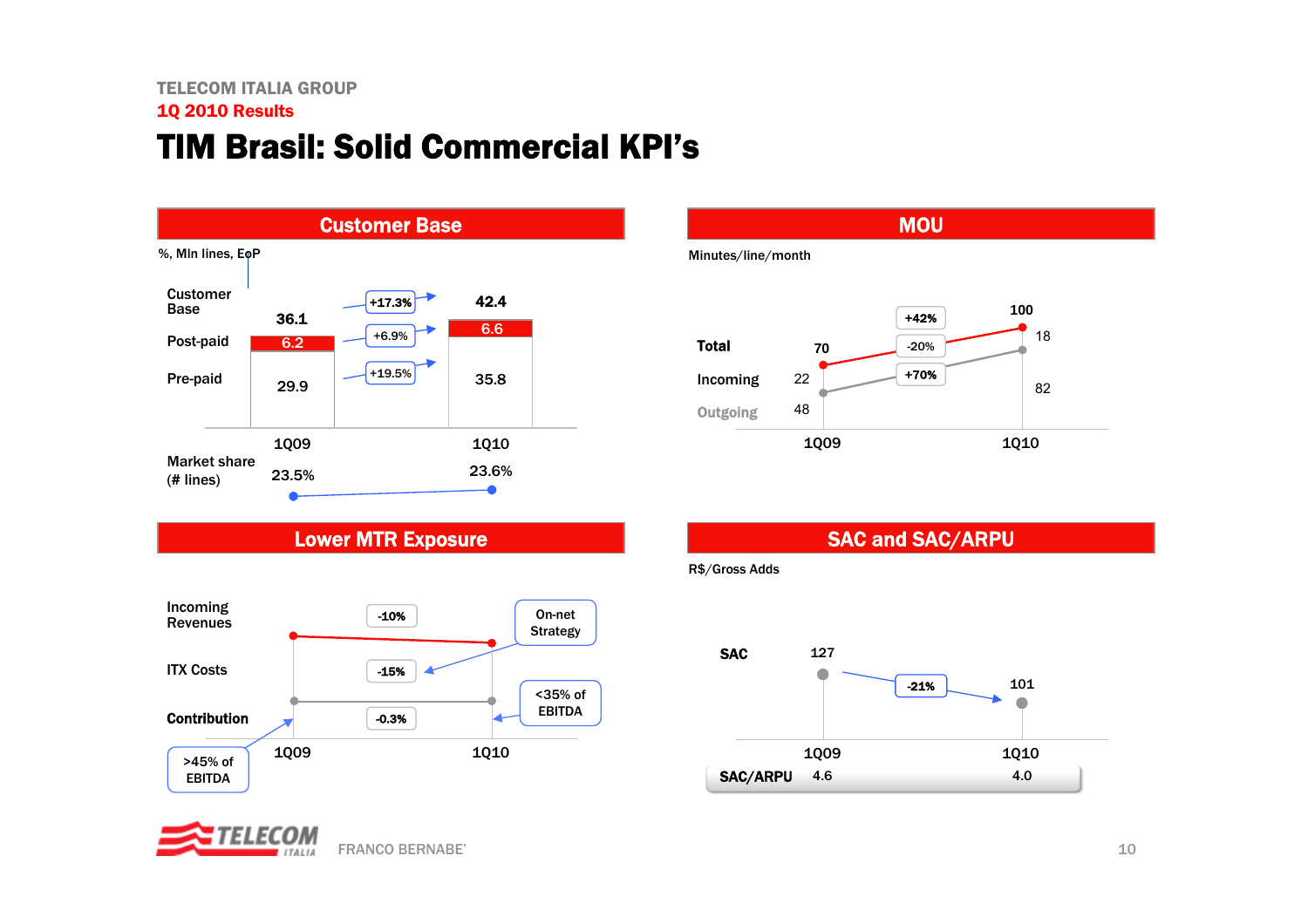# TIM Brasil: Organic Main Results

*Euro mln, Organic data, %*



# FRANCO BERNABE'

### Key Highlights

Strong positive impact on Top Line of TIM Brasil "breaking the rule" approach

- ▶ Significant growth of traffic volume turning into positive voice revenues performance
- ▶ Double Digit growth in VAS revenues (+12% YoY in R\$)
- Massive reduction of handsets sales consistent with Chip only strategy.

Self financing TIM Brasil turnaround and boosting Ebitda margin by:

- $\blacktriangleright$  Better revenues mix
- ▶ Lower bad debt and reduced subsidy impact thanks to Chip only approach
- ▶ Positive impact on industrial and ITX costs from Intelig and communities push
- ▶ Efficiencies in Personnel and G&A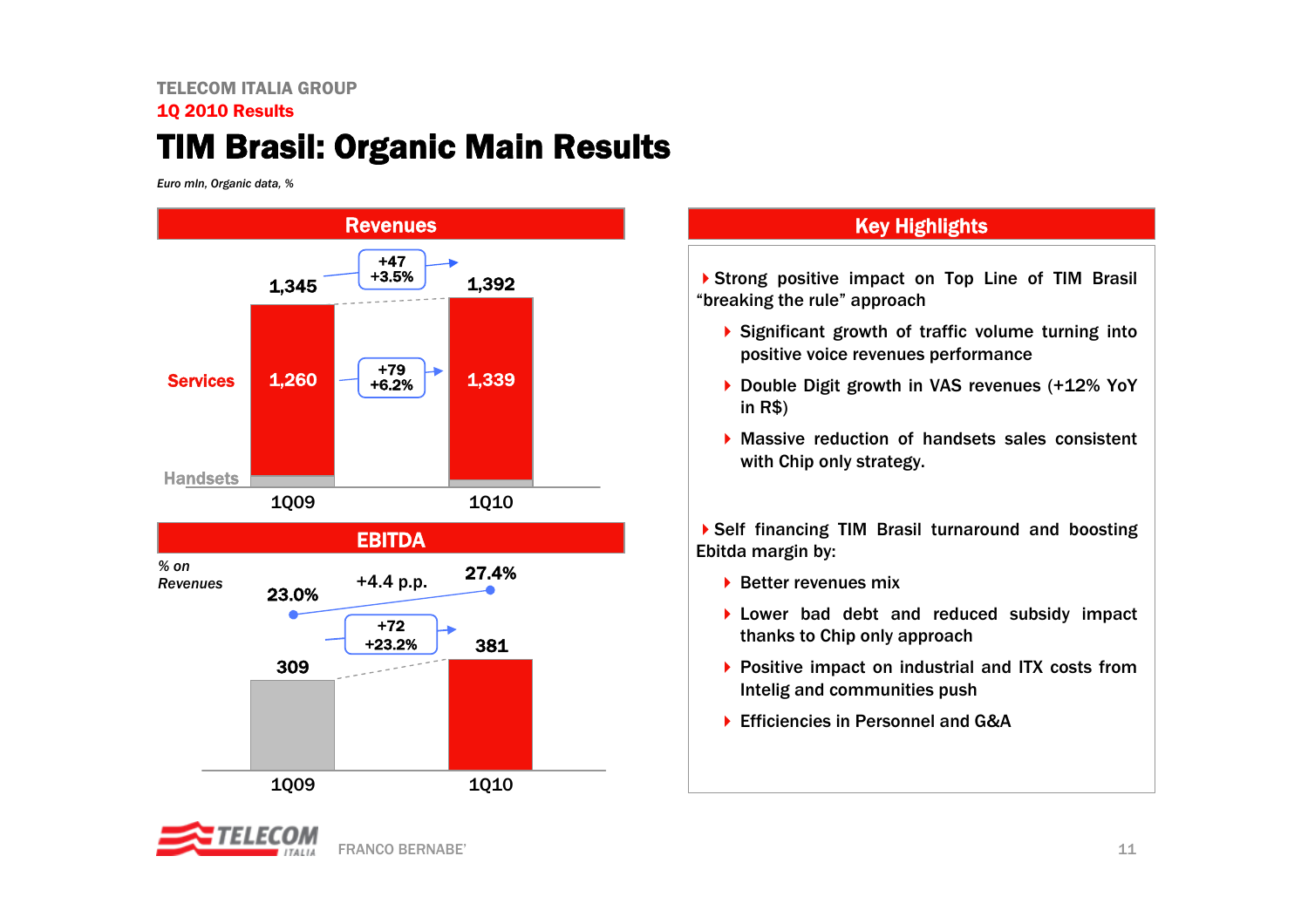## TIM Brasil: Take Aways

A Better **Company** 

**Economics** 

& Financials

- Focus on fundamentals: Quality and Innovation
- Improved sales force productivity: +17% YoY Customer Base and reverted Net Adds trend in Post Paid (voice), with lower SAC
- Re-shaped traffic to core business, with better contribution and lower MTR exposure
- ▶ Services Revenues: +6.2% YoY (TIM only: +5.3%)
- ▶ EBITDA: +23.2% YoY
- ▶ EBITDA margin: 27.4%, +440 bps YoY
- Reverted bottom line results: positive net income in Q1
- ▶ Better cash flow generation: +487 mln R\$ vs. YA
- ▶ Consistent debt reduction: -530 mln R\$ vs. YA

Looking Forward 2010 priorities to complete Company repositioning:

- ▶ Push on Fixed Mobile Substitution
- ▶ Enhance Data business in H2
- Intelig network integration and business re-launch: a new turnaround
- Fast roll-out of 3G Network Coverage and 2G Capacity

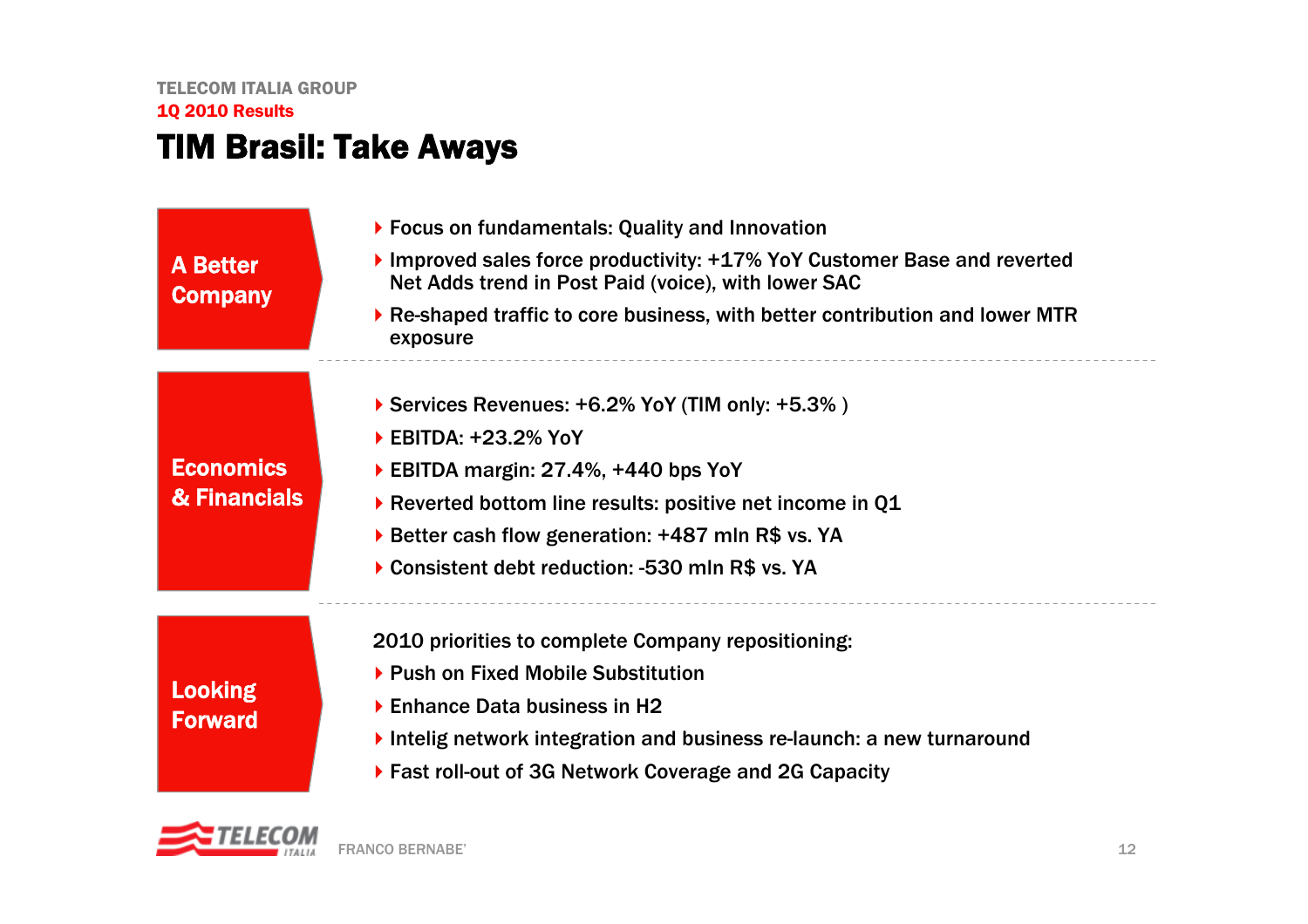# ▶ TI Group Main Achievements

- Operating Performance Domestic Business TIM Brasil
- Financial Performance
- $\blacktriangleright$  Appendix

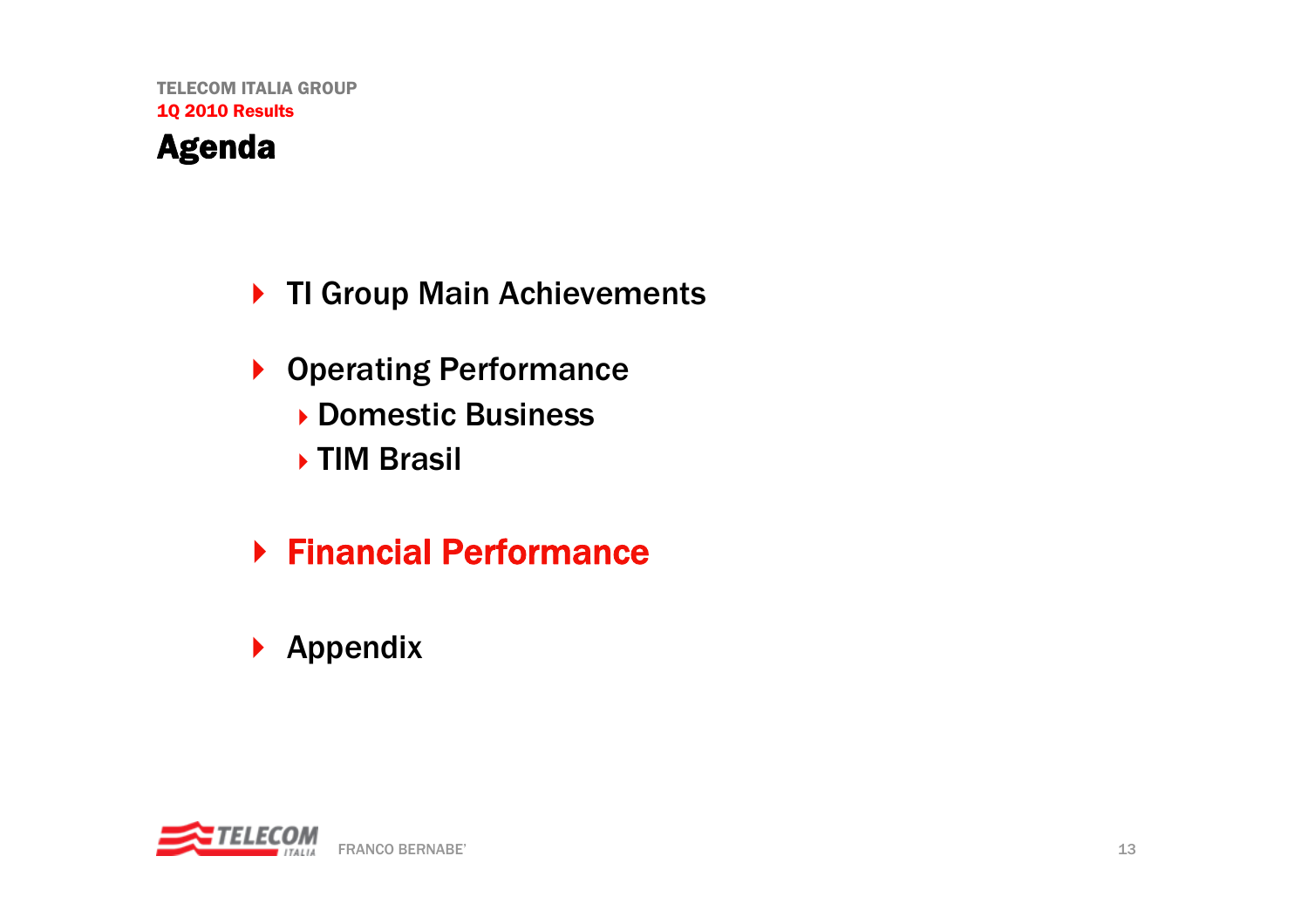## Net Income Evolution

*Euro mln, Reported Data*



\* Including gains/losses of non current assets realization

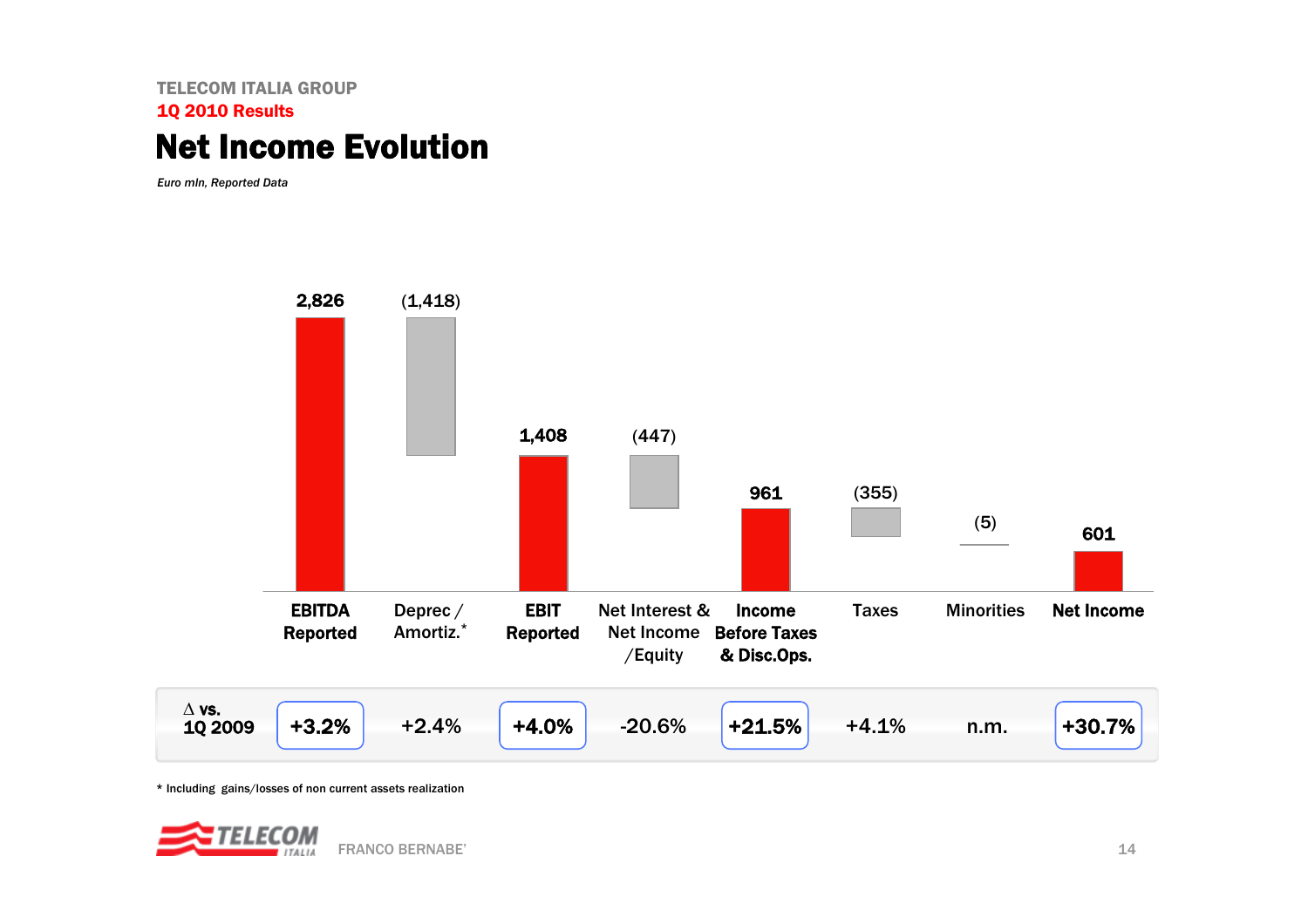# Net Debt Dynamics

*Euro mln, Reported Data*



(\*) Disposal of minor assets (2009)

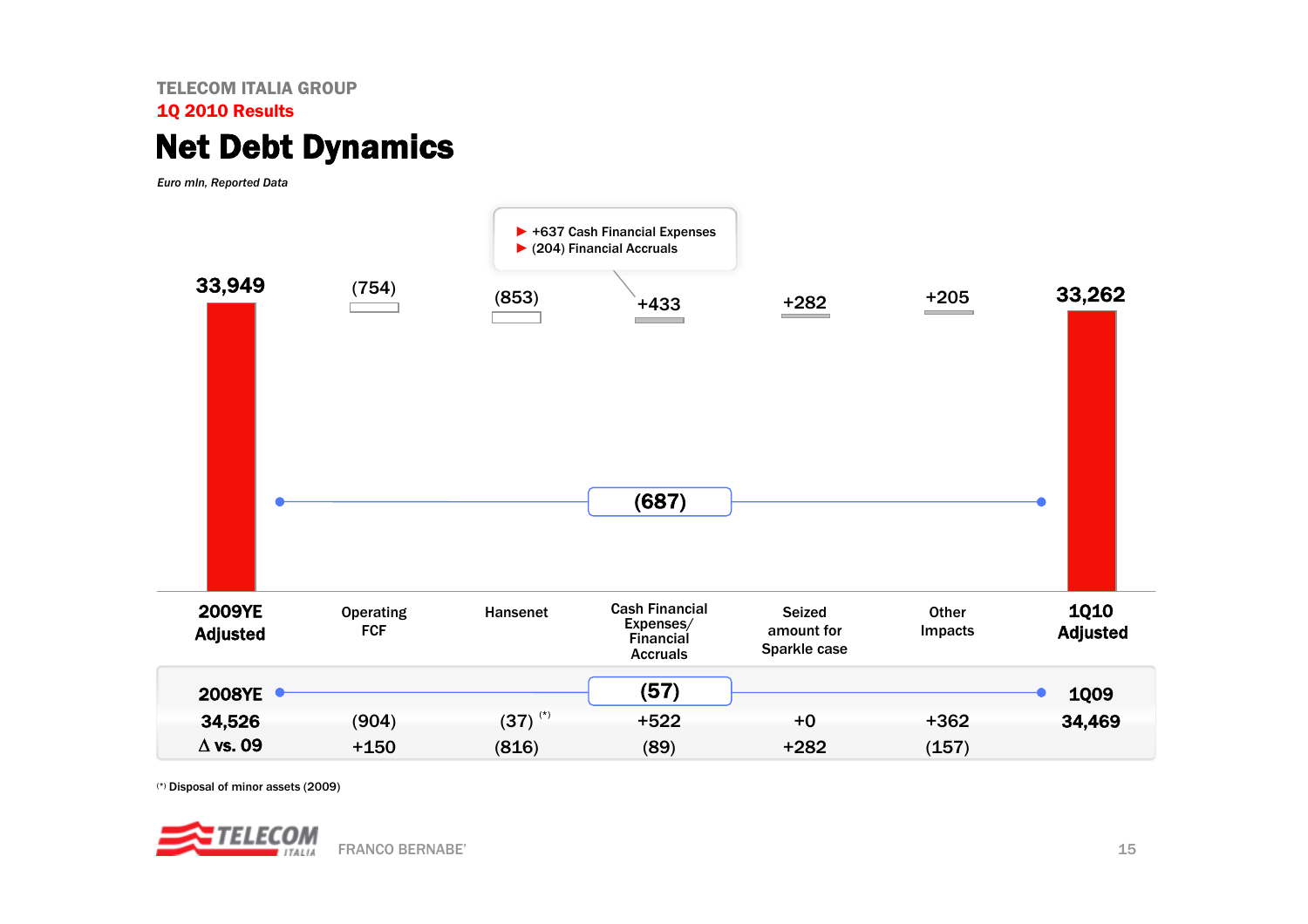# ▶ TI Group Main Achievements

- Operating Performance Domestic Business TIM Brasil
- ▶ Financial Performance

# ▶ Appendix

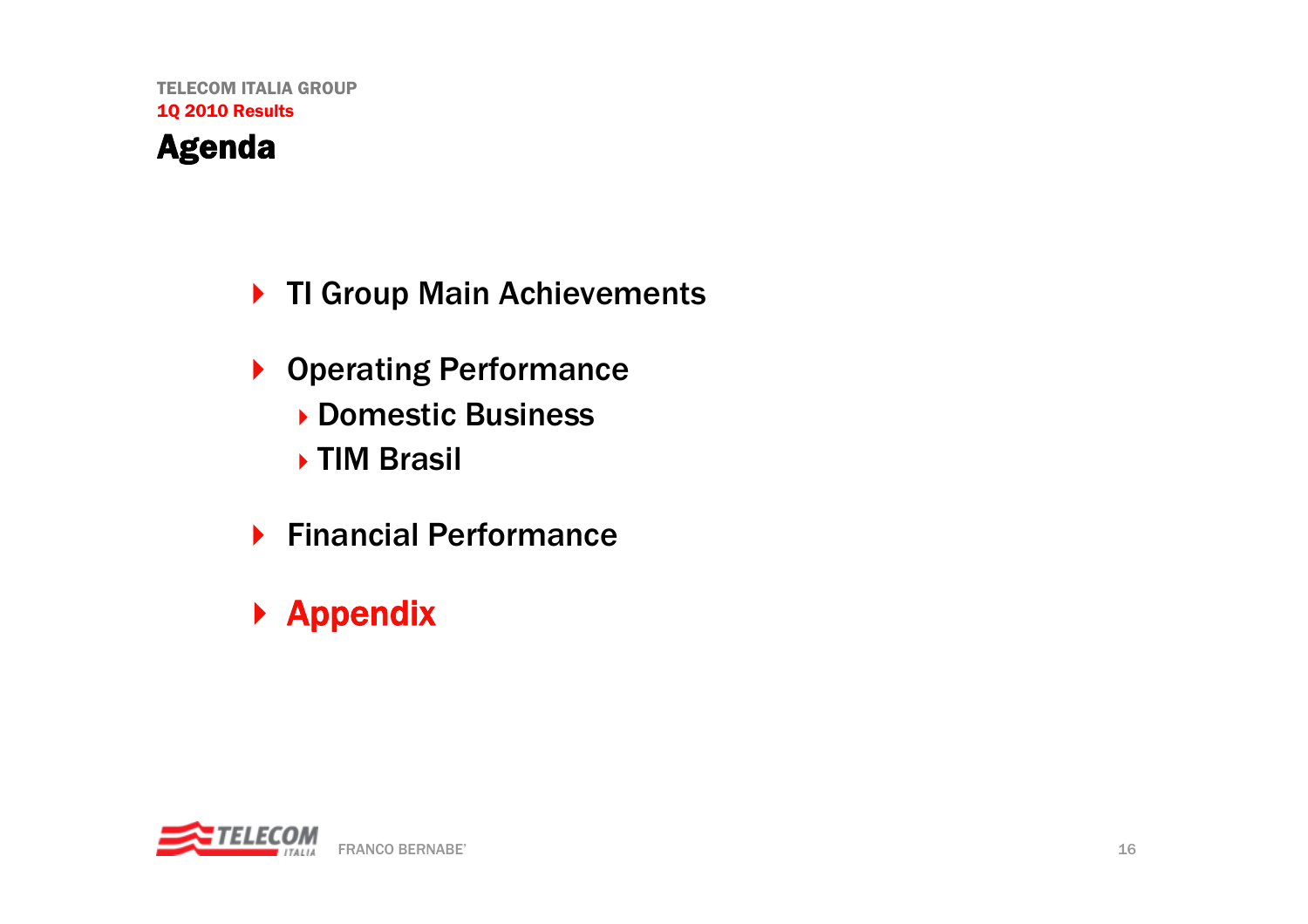# Cost Control: a Group-Wide Commitment



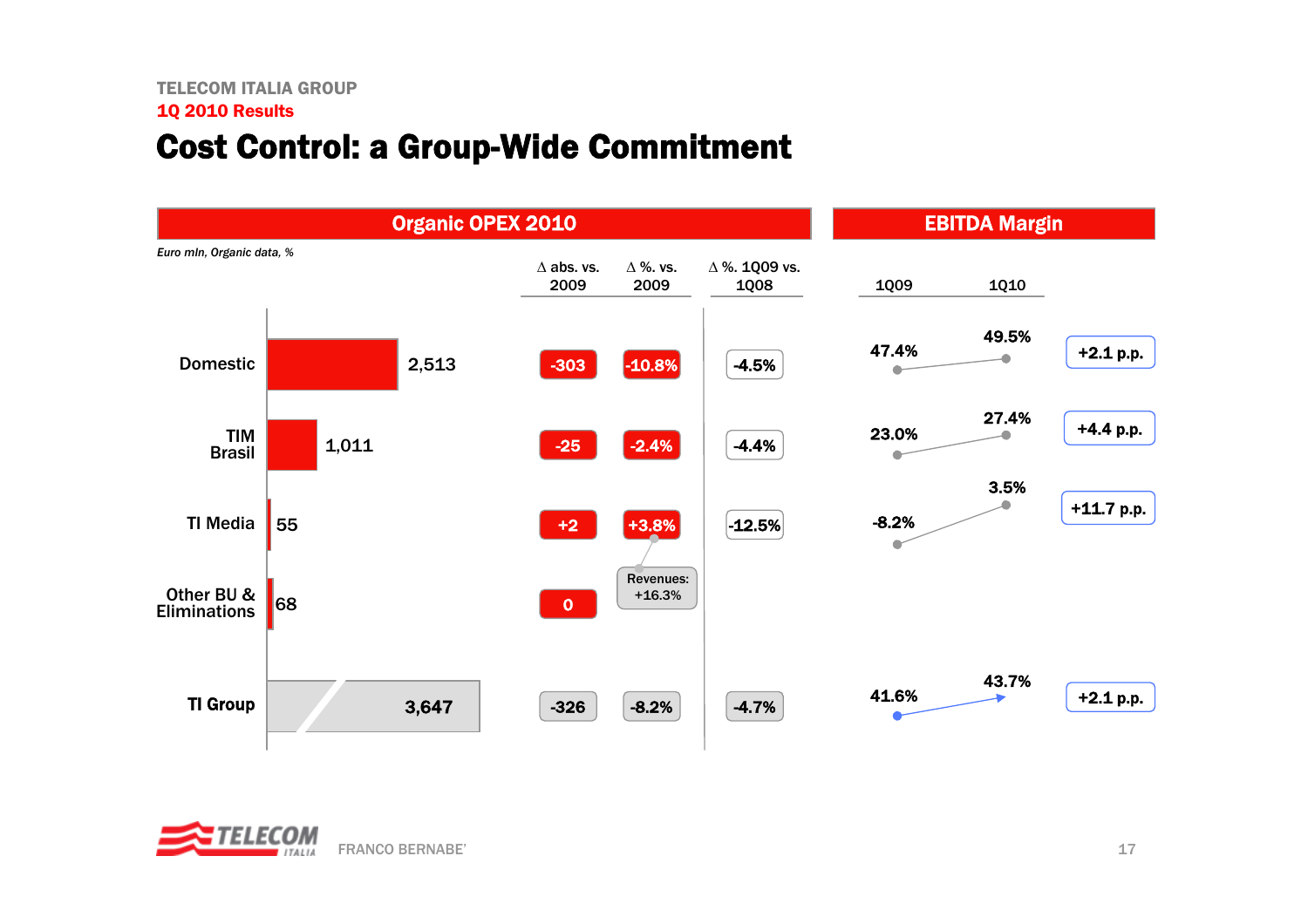# Revenues Evolution

*Euro mln*



*(\*) Exchange rate (Real/Euro): 2.49 in 2010, 3.02 in 2009*

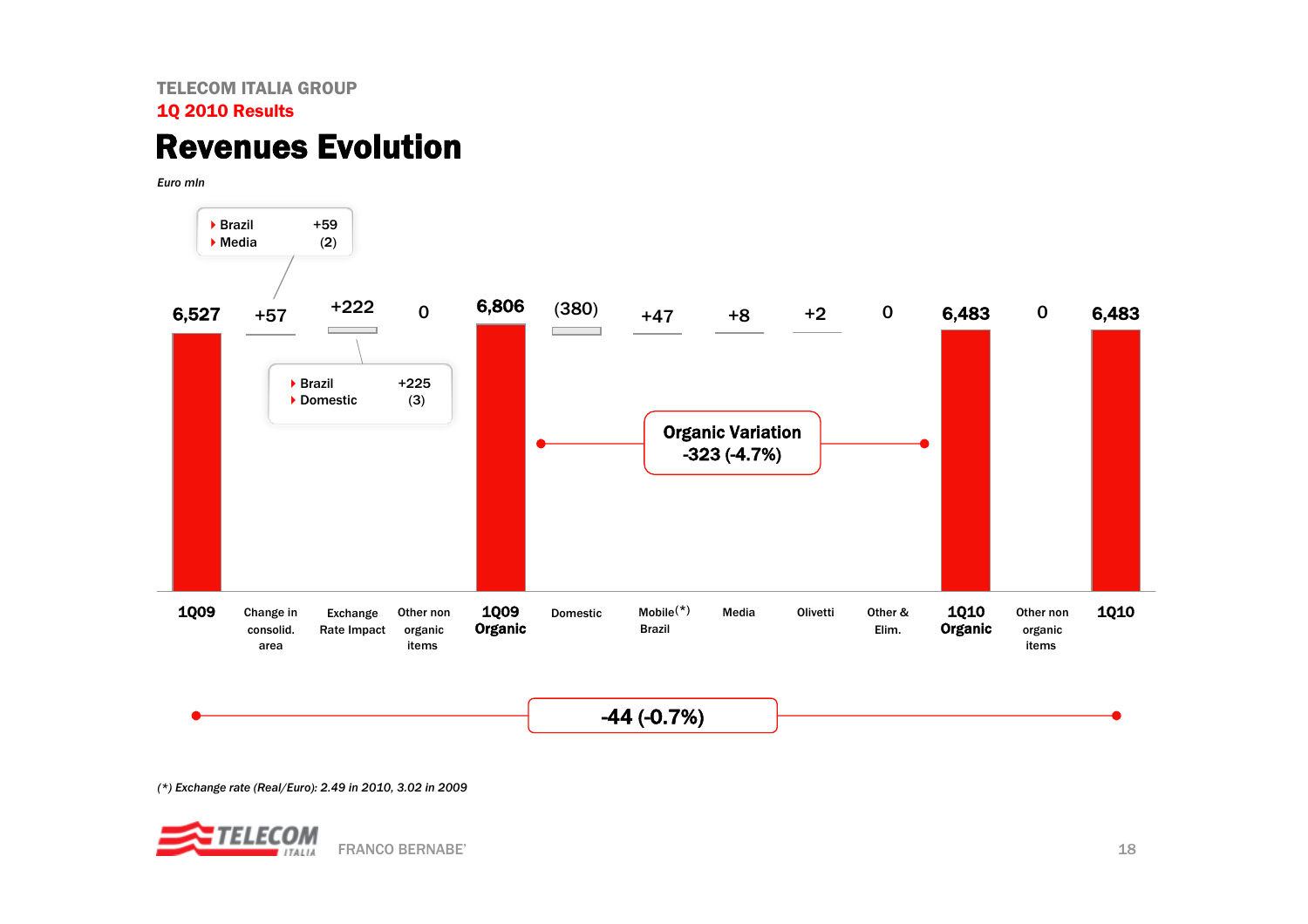### TELECOM ITALIA GROUP1Q 2010 Results EBITDA Evolution

*Euro mln* 



*(\*) Exchange rate (Real/Euro): 2.49 in 2010, 3.02 in 2009*

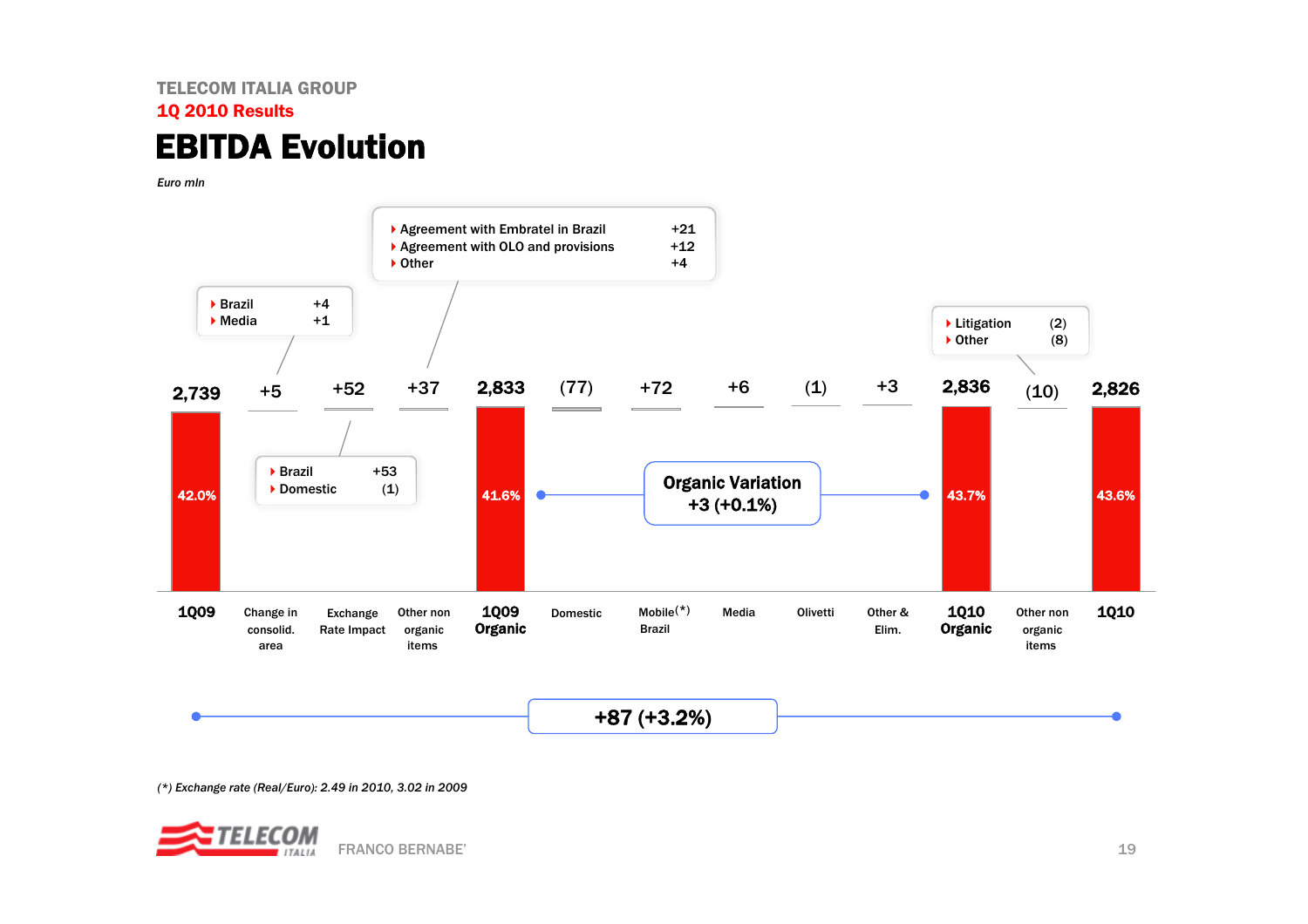

*Euro mln* 



*(\*) Exchange rate (Real/Euro): 2.49 in 2010, 3.02 in 2009*

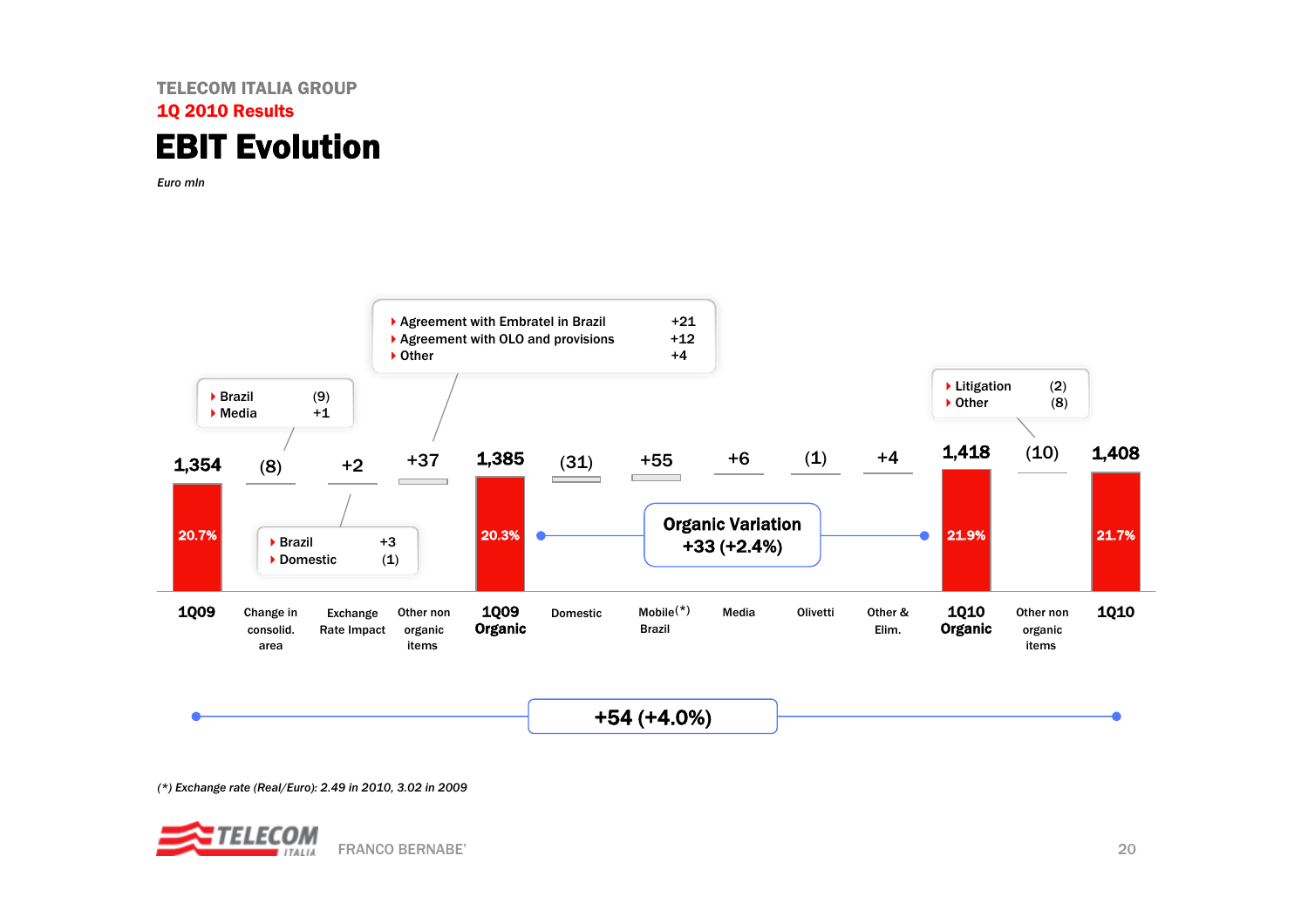# Even and Back-Loaded Maturities

*Euro mln*



(1) € 39,094 mln is the nominal amount of outstanding medium-long term debt by adding IAS adjustments (€ 678 of which € -1,615 mln due to interest rates impact on derivatives valuation) and current liabilities (€ 635 mln), the gross debt figure of € 40,406 mln is reached.

N.B. Debt maturities are net of € 180 mln (face value) of repurchased own bonds (TI Spa € 850 mln 6.25 % Notes due 2055), € 77 mln (face value) of repurchased own bonds (TI Spa € 750 mln 4.75 % Notes due 2014), € 54 mln (face value) of repurchased own bonds (TI Spa € 850 mln Notes due 2010), € 20 mln (face value) of repurchased own bonds (TIF € 139 mln 4.629 % Notes due 2010), € 35 mln (face value) of repurchased own bonds (TIF € 1.050 mln 7.75 % Notes due 2033) and € 91 mln (face value) of repurchased own bonds (TIF € 2.000 mln 7.50 % Notes due 2011).

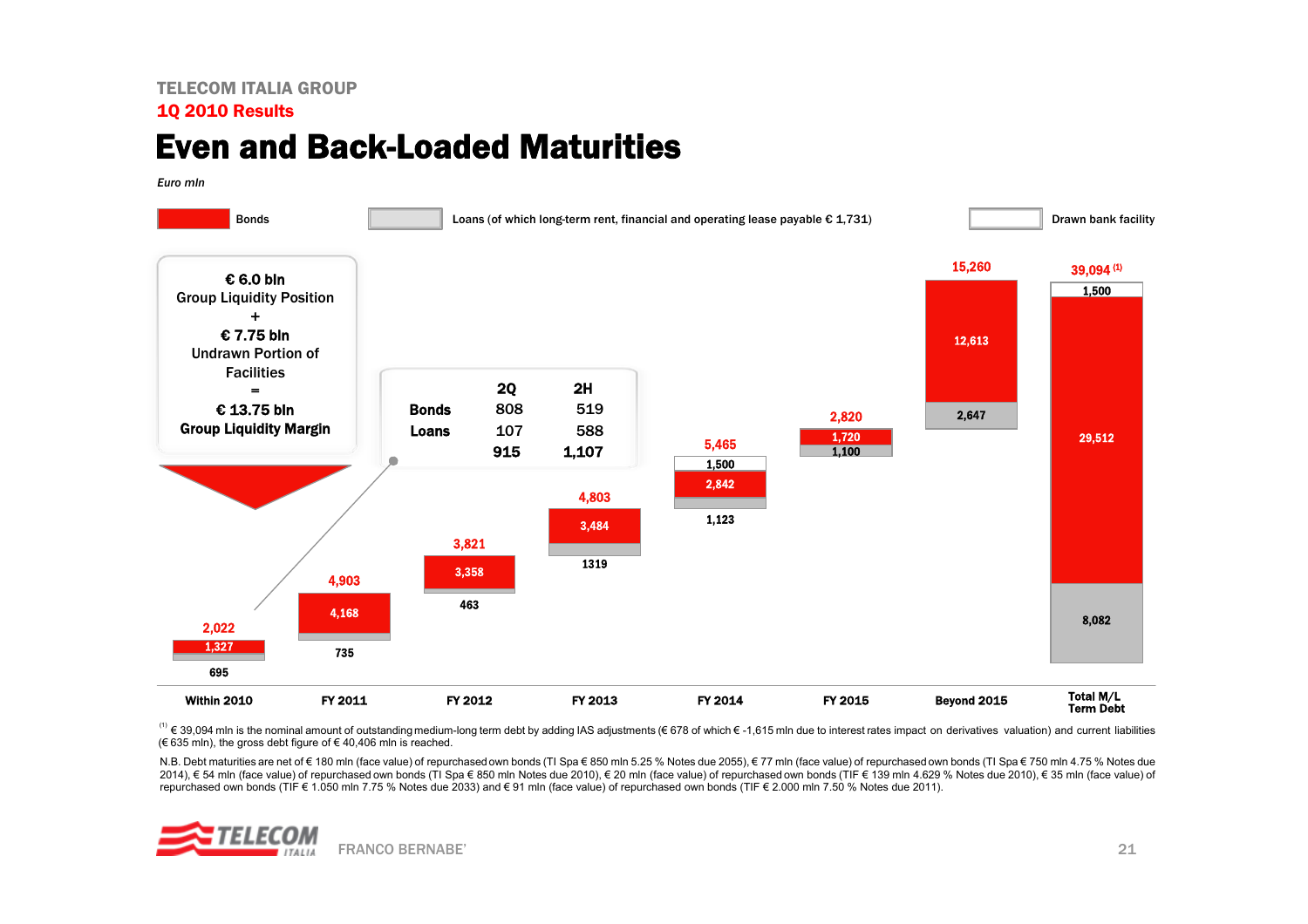## TI Group 1Q10 Results – P&L

*Euro mln*

|                                                      | 2010           | 2009           | $\Delta$ Abs. | $\Delta\%$     |
|------------------------------------------------------|----------------|----------------|---------------|----------------|
| <b>REVENUES</b>                                      | 6.483          | 6.527          | (44)          | (0,7)          |
| <b>Other Operating Income</b>                        | 53             | 54             | (1)           | (1,9)          |
| <b>TOTAL REVENUES &amp; OTHER INCOME</b>             | 6.536          | 6.581          | (45)          | (0,7)          |
| Total Purchases of materials and external services   | (2.498)        | (2.635)        | 137           | (5,2)          |
| Personnel<br>of which payroll                        | (938)<br>(931) | (966)<br>(950) | 28<br>19      | (2,9)<br>(2,0) |
| Other operating costs                                | (335)          | (348)          | 13            | (3,7)          |
| <b>Capitalized Cost and Others</b>                   | 61             | 107            | (46)          | (43,0)         |
| <b>EBITDA</b><br>% on Revenues                       | 2.826<br>43.6% | 2.739<br>42,0% | 87            | 3,2            |
| <b>Depreciation &amp; Amortization</b>               | (1.412)        | (1.387)        | (25)          | 1,8            |
| Writedowns and revaluations of non current assets    | (5)            | 0              | (5)           |                |
| Gains/losses of non current assets realization       | (1)            | 2              | (3)           |                |
| <b>EBIT</b><br>% on Revenues                         | 1.408<br>21,7% | 1.354<br>20.7% | 54            | 4.0            |
| Income (loss) equity invest. valued equity method    | 25             | 14             | 11            |                |
| Other income (expenses) from investments             | 2              | 6              | (4)           |                |
| Net Financial Income / (Expenses)                    | (474)          | (583)          | 109           |                |
| Income before Taxes & Disc. Ops.<br>% on Revenues    | 961<br>14,8%   | 791<br>12,1%   | 170           |                |
| Taxes                                                | (355)          | (341)          | (14)          |                |
| Income before Disc. Ops.                             | 606            | 450            | 156           |                |
| Net income (loss) of assets disposed                 | 0              | (9)            | 9             |                |
| <b>Net Income (ante Minorities)</b><br>% on Revenues | 606<br>9.3%    | 441<br>6.8%    | 165           |                |
| <b>Minorities</b>                                    | (5)            | 19             | (24)          |                |
| <b>Net Income (post Minorities)</b><br>% on Revenues | 601<br>9.3%    | 460<br>7.0%    | 141           |                |